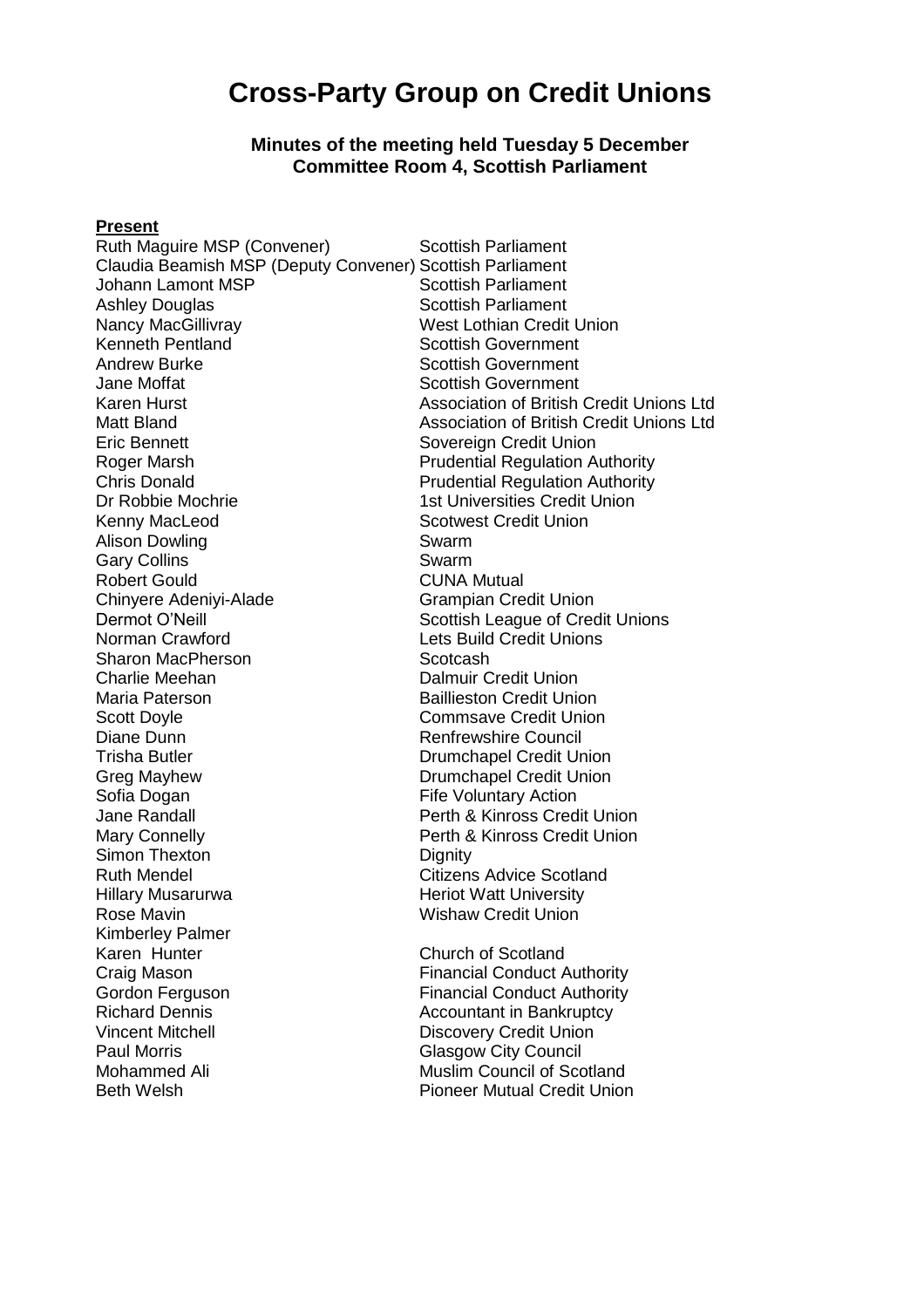## **Apologies**

Gordon Buchanan, Castle Community Bank Euan Johnston, Glasgow Credit Union Robert Kelly, NHS Credit Union Chris Tait, Islamic Finance Council Angus MacDonald MSP Archie Ferguson, Glasgow Credit Union Jim Garrity, Pollok Credit Union

#### **Introduction**

Ruth Maguire MSP, Convener, welcomed the group to the meeting, in particular her colleagues Claudia Beamish MSP and Johann Lamont MSP. She noted apologies that events in Parliament had caused the last meeting to be cancelled, and that she would be changing the start time of future meetings to avoid this happening again. She gave an update on the AGM of the CPG, which had taken place since the last full meeting. The officers had been re-elected.

#### **Speakers**

Kenny Pentland spoke on behalf of the Scottish Government, giving an update on previous commitments, and also new commitments were made in the recent Programme for Government. This included:

- An update on the money invested in school engagement workers. The scheme is on course to exceed targets set on new schools signed up.
- A toolkit is being designed to assist credit unions that did not participate in the scheme.
- The Scottish Government is keen to work with the sector on a promotional campaign, has resources, and is keen to discuss what the key messages of that should be, and what evidence exist on other campaigns.
- Marketing campaigns tend to be successful when there is a 'nudge' element.
- Keen for feedback on the focal point of a campaign, and the methods used.

Andrew Burke gave an update on the funeral costs plan, including those commitments that involve credit unions. A pilot will be delivered with selected credit unions by 2010 on a savings scheme. The Scottish Government is working with the credit union trade bodies on this.

## **Discussion**

After the speakers there was a discussion about these topics. The points covered included:

- After some question on the matter, Kenny Pentland confirmed that a campaign would happen within the next financial year, and that it would be well resourced.
- It was noted that there had been a recent credit union campaign in Northern Ireland around a 'Find Dave' theme, of which the key messages had been local, accessible, low cost credit.
- We also need to consider those people not online, but who need access to credit.
- It is a challenge to find a message that will work for whole sector, and recognize differences.
- We need to recognize the capacity in the sector, and be aware of the consequences of quick growth.
- Those between the ages of 35-55 is a 'sweet spot' of membership, as this is when people are in employment and financial active.
- Those leaving university also have particular financial needs that need to be considered.
- It was noted that some credit unions had commissioned their own advertising, and seen a initial boost in membership, but were not yet able to track the long term impact.